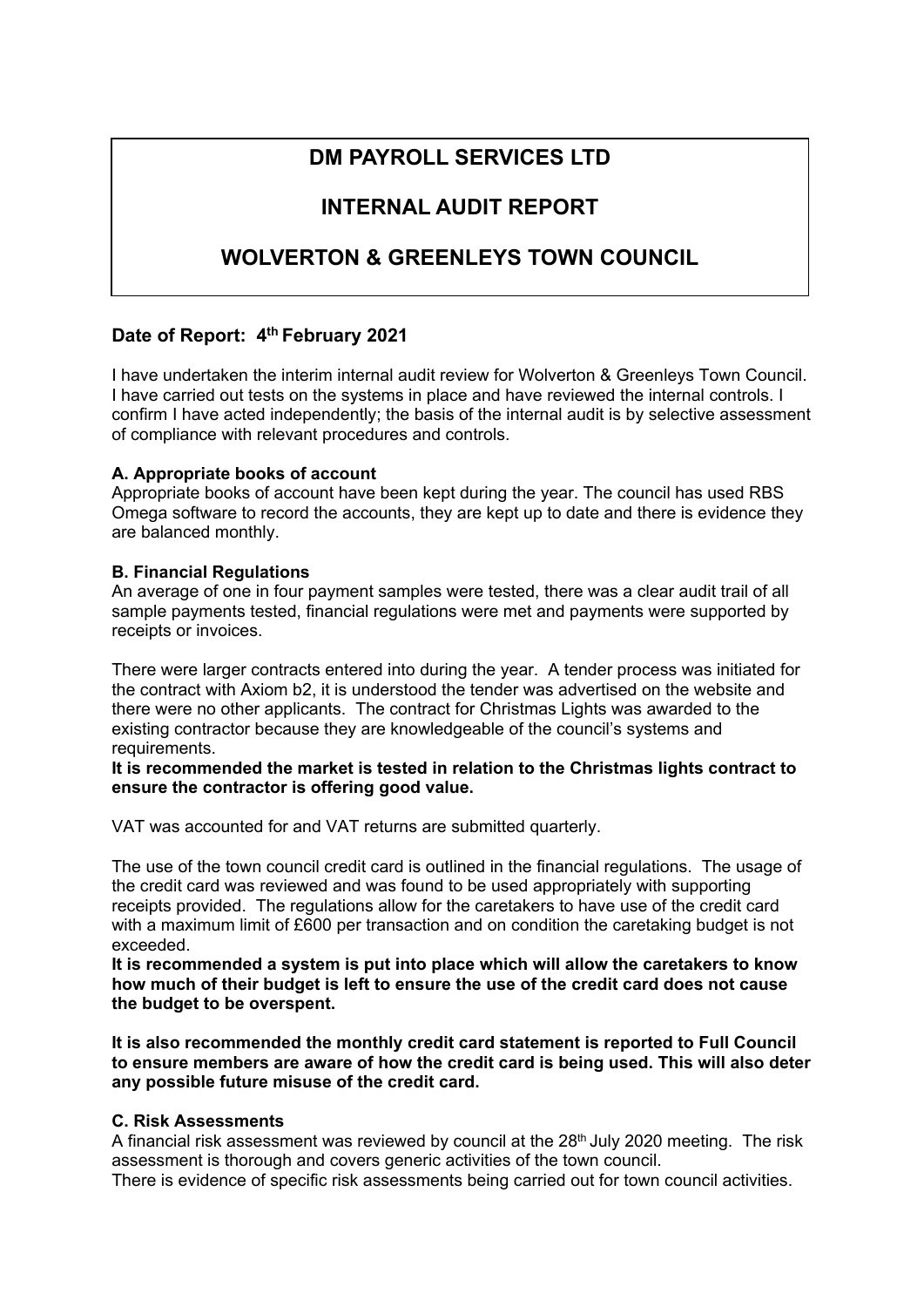The parish council backs up its computer data daily onto a cloud based storage facility. The insurance includes cash on premises locked in a safe or strong room of up to £2,000. There may be times when the cash amount on premises exceeds this, especially following the fireworks display. It may be prudent to contact your insurers to ask to increase this amount.

# **D. Precept**

There is evidence of financial monitoring reports of actual income and expenditure compared against the budget being provided to the council monthly.

There are members of staff who work under specific budget headings, e.g. community projects or bloom, it would be useful for officers to have means of knowing how much remains in the budget for expenditure in their area of work. There will be times where an order for work has been made but not yet paid for and looking at the usual budget information does not include 'committed' expenditure. Members of staff may find it useful to have a simple spreadsheet with the agreed budget for their area of work, this could be updated when expenditure is committed to show what is remaining in the budget for the year.

**It is recommended to implement a simple spreadsheet system to enable staff members to know how much of their budget is spent or committed.** 

#### **E. Income**

The council has not received any cash payments this financial year, most payments being made by bank transfer into the council bank account. The finance officer monitors unpaid invoices monthly when doing the month end accounts and will then follow up overdue payments. A sample check was carried out of invoices issued against payments received. There is one debtor that has not paid any of their invoices during the financial year. The finance officer is in the process of arranging a meeting with the debtor to resolve the matter.

There was some allotment income written off at the 2020 year end, this was put to council and minuted.

#### **F. Petty Cash**

Petty cash is no longer used.

#### **G. PAYE**

Payroll is outsourced to a third party who processes the payroll and provides payroll reports to the council. The council takes responsibility for making payments to employees, HMRC and the pension scheme. Salaries were compared to the approved rates and found to be correct. The town council offers the local government pension scheme to employees and complies with auto enrolment requirements.

**It is recommended the RFO log into the Government Gateway account for the council periodically as a double check that the payments due match what is expected. It is also a double check that the payroll provider is properly uploading RTI submissions to HMRC.** 

#### **H. Asset Register**

I will review the asset register after the year end.

#### I**. Bank reconciliations**

Bank reconciliations are carried out monthly. I have tested the December bank reconciliations and confirm they agree to the bank statements.

#### **J. Accounting Statements**

This will be tested after the year end.